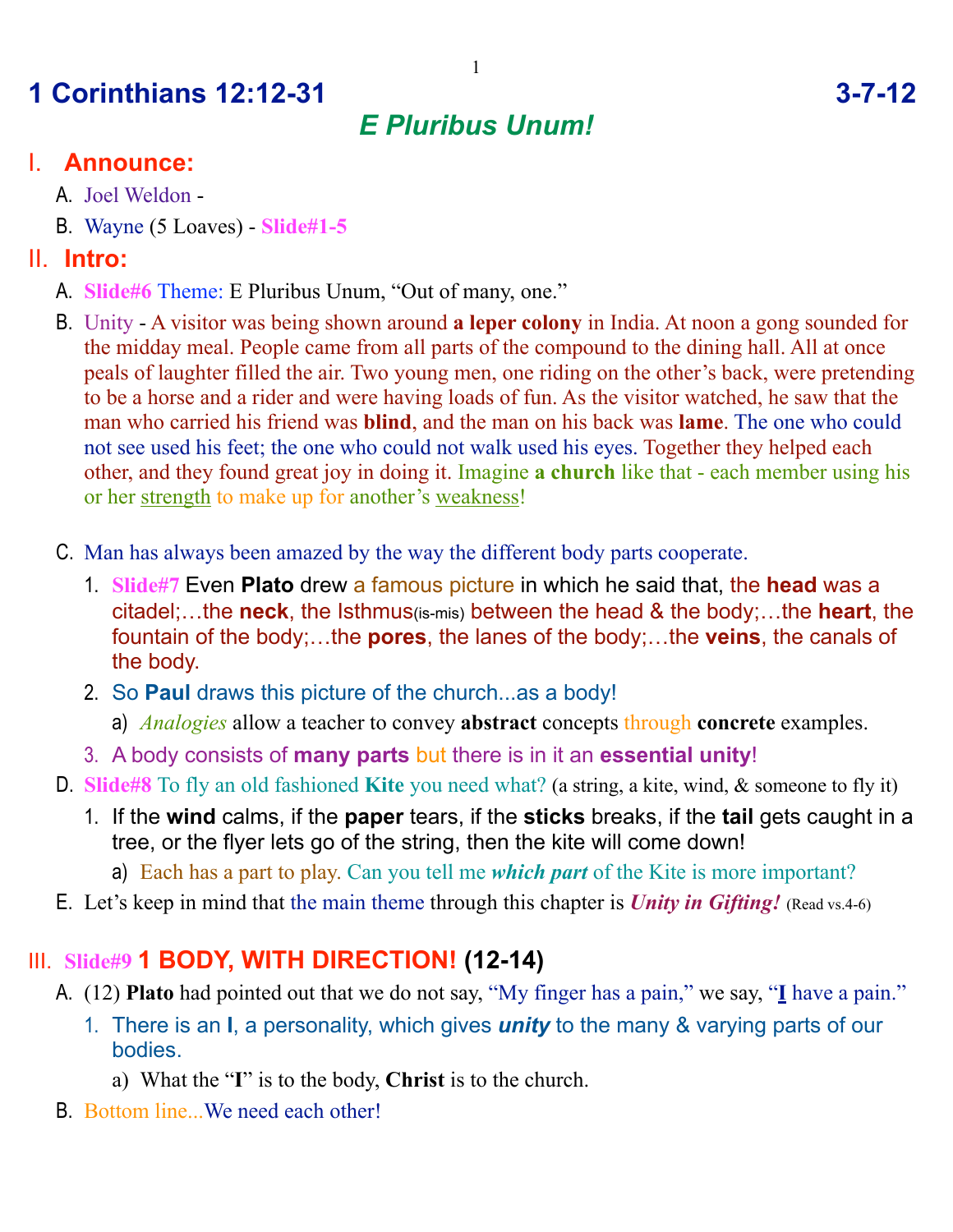- 1. There should be no such thing as *isolation* in the church!
- 2. How sad when one sees *his/her ministry* as the most important.
	- a) Often times even *neglecting* or even *criticizing* others who have chosen to do other work.
	- b) An **eye** may see a hurt child, but it could never reach out to comfort the child like a **hand** could.
- C. **Slide#10** (13,14) Baptized into one body The word baptized carries a *double connotation* of being "dipped into"  $&$  "being overwhelmed by".
	- 1. Secular Greek sources spoke of **a submerged ship** being *baptized*.
		- a) That ship was not merely *initiated into water*; it was *thoroughly overwhelmed by water*.
		- b) The water was in the ship, as well as the ship being underneath the water.
			- (1) Paul's saying that Christians are in the H.S.  $\&$  that the H.S. is in the Christians.

### IV. **Slide#11 1 BODY, WITH DIVERSITY! (15-19)**

- A. (15-17) Often times we struggle with exactly the opposite thinking (not, I'm too important but)... "My ministry isn't that important", "I'm only a (hostess, usher, bass player, children's church helper, nursery worker, part of the moving ministry)". **[letter today]**
	- 1. Are you Isolated or Insulated in the body of Christ?
	- 2. **What part** of the body are you functioning as…today? (not the past}
	- 3. Paul says, *be an active part* in your local congregation.
	- 4. A church body is **healthy** & **efficient** only when each part is functioning perfectly.
- B. (18) Just as He pleased Rest in this brothers & sisters!

## V. **Slide#12 1 BODY, WITH DISCRIMINATION! (20-24)**

- A. God seeks for us to be, not independent, but *Interdependent* (or, **Mutually** dependent).
- B. Quick test:
	- 1. In this last month, did you share w/someone an **area of need** in your life?
	- 2. In this last month, did you express **gratitude** to another member of the body for what that person means to you?
	- 3. Would the sign *"No Help Wanted"* fit around your neck?
	- 4. If someone asked you, *"How can I help you this week?"* Would you be **embarrassed** or **offended**?
		- a) Remember, when a part of your body declares *independence* from the other parts,…it starts to **die**!
- C. **Slide#13,14** (21,22) Weaker members are necessary! If I handed you my watch & asked you, "What do you see?" You'd say, "A black case, LED read out, 4 buttons." - But if I opening the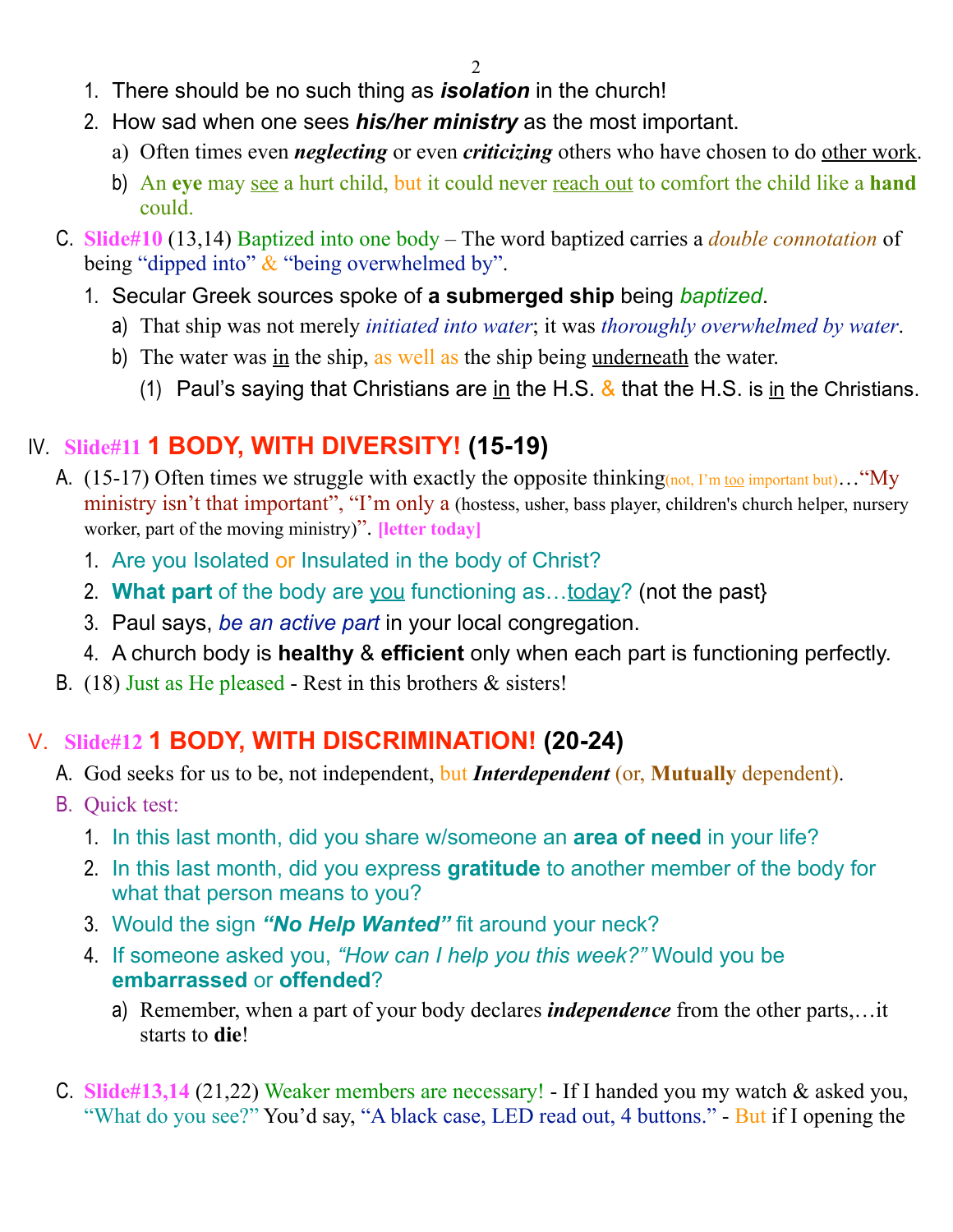back, & repeated the question you'd say, "I see many small parts, tiny wheels, etc." This watch would be useless, without **every** part…even the ones you can **hardly see**.

- 1. Maybe a reminder to your *little children* when they get the "small part in the play".
- 2. Often those that are weakest & less honorable are really the most necessary. (eg. an eyelid; a tear duct, the tiny anvil bone in your inner ear)
- D. (21) Cannot say...I have no need of you Some who posses *spectacular gifts* may look down on others & think of them as unimportant.
	- 1. A certain **sea captain** and his **chief engineer** argued as to which of them was the more important to the ship. Failing to agree, they resorted to the unique plan of swapping places. The **Chief** ascended to the bridge and the **Captain** went into the engine room. After a couple of hours the **Captain** suddenly appeared on the deck covered with oil and soot. "Chief!" he yelled, wildly waving aloft a monkey wrench. "You'll have to come down here; I can't make 'er go!" "Of course you can't," replied the Chief. "She's aground!"
- E. (23) Less honorable Some parts of our body we are glad that they are less honorable, & thus hidden.
	- 1. Like the Uvula. You don't walk up to some one & say, "hey, nice Uvula"! No, we're glad it is behind a set of teeth & a set of lips!
- F. Unpresentable parts private parts.
	- 1. Does everyone see how you have unpresentable parts? And that these parts should have greater modestly?
		- a) He doesn't say display them; Nor place them on exhibition; but to cover them modestly!
		- b) Think of this common sense & practical verse with your every apparel decision…young ladies;  $\&$  older ladies who dress like young ladies;  $\&$  dudes with big bellies  $\&$  short shirts

#### VI. **Slide#15 1 BODY, WITH DEPENDANCE! (25-27)**

- A. (26) All the members suffer  $w/t$  Ever have a tooth ache? What hurt... everything hurts!
- B. (27) **You** are the body Christ is no longer *in this world* in the body.
	- 1. Therefore, when He wants something done, *He looks for a man, a woman, or a child*, to fulfill His work.
	- 2. We are His **hands** to do His work, **feet** to run upon His errands, **a voice** to speak for Him!
		- a) He has **no hands** but **our hands** to do His work today; He has **no feet** but **our feet** to lead men in His way; He has **no voice** but **our voice** to tell men how He died; He has **no help** but **our help** to lead them to His side. (Barclay)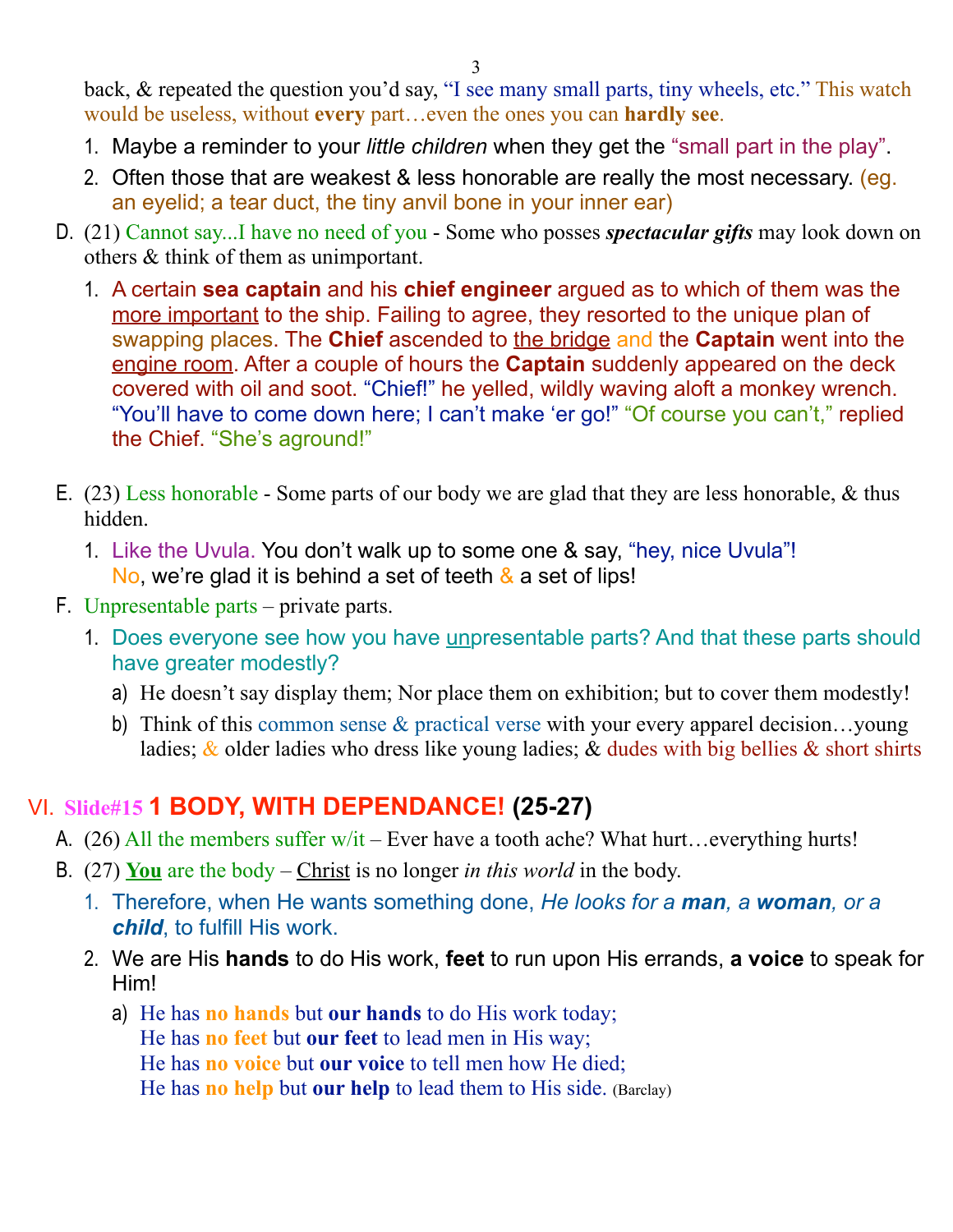3. **Slide#16** During **WWII**, a church in **Strasbourg** was destroyed. After the bombing, the members of this particular church went to see what was left and found that the entire roof had fallen in, leaving a heap of rubble and broken glass. Much to their surprise, however, **a statue of Christ with outstretched hands** that had been carved centuries before by a great artist was still standing erect. It was virtually unharmed **except** that **both hands had been sheered off by a falling beam**. The people hurried to a sculptor in town and asked if he could replace the hands of the statue. He was willing, and he even offered to do it for nothing. The church officials met to consider the sculptor's proposition - and decided **not** to accept his offer. Why? Because they felt that *the statue without hands* would be the greatest illustration possible that God's work is done **through His people**.

### VII. **Slide#17 1 BODY, WITH DISCRETION! (28-31)**

- A. (28) There are differences of ministries, but the same Lord. (12:5)
	- 1. At the head of the list Paul places 1st, Apostles.
		- a) And rightfully so, as their job description was, as it says in Acts 1:22 that they accompanied us all the time that the Lord Jesus went in and out among us, beginning from the baptism of John to that day when He was taken up from us, one of these must become a witness with us of His resurrection.
		- b) Jesus never wrote a word on paper that we know of; instead he wrote His message upon men, & these men were the apostles.
	- 2. Teachers these were the men who were tasked with **building up** the converts won by the preaching of the evangelists & the apostles.
	- 3. Helps Maybe you don't have the gift of teaching or speaking. Do you have the gift of **helping** out the poor, the widows, the orphans, or the strangers?
	- 4. **Slide#18** Administrators The Greek is interesting, it literally refers to "the work of **a pilot** who steers the ship through the rocks & sand bars to harbor."
		- a) Often the preacher is in the "*limelight*" but he could never do his work unless in the background there were those who shouldered the routine day to day administration.
	- 5. Again note, Tongues is at the end of the list (see 12:10)
		- a) So many place tongues at the top of the list of gifts, even pointing to it for a *barometer* of spirituality!
- B. The best gifts? are
- C. A more excellent way? Stay tune next week for the only thing that can bind the church into a perfect unity…**Love**! (i.e. Ch.13)
- D. **Slide#19** End story In a certain mountain village in Europe several centuries ago, a nobleman wondered what legacy he should leave to his townspeople. At last he decided to build them a church. No one saw the complete plans for the church until it was finished. When the people